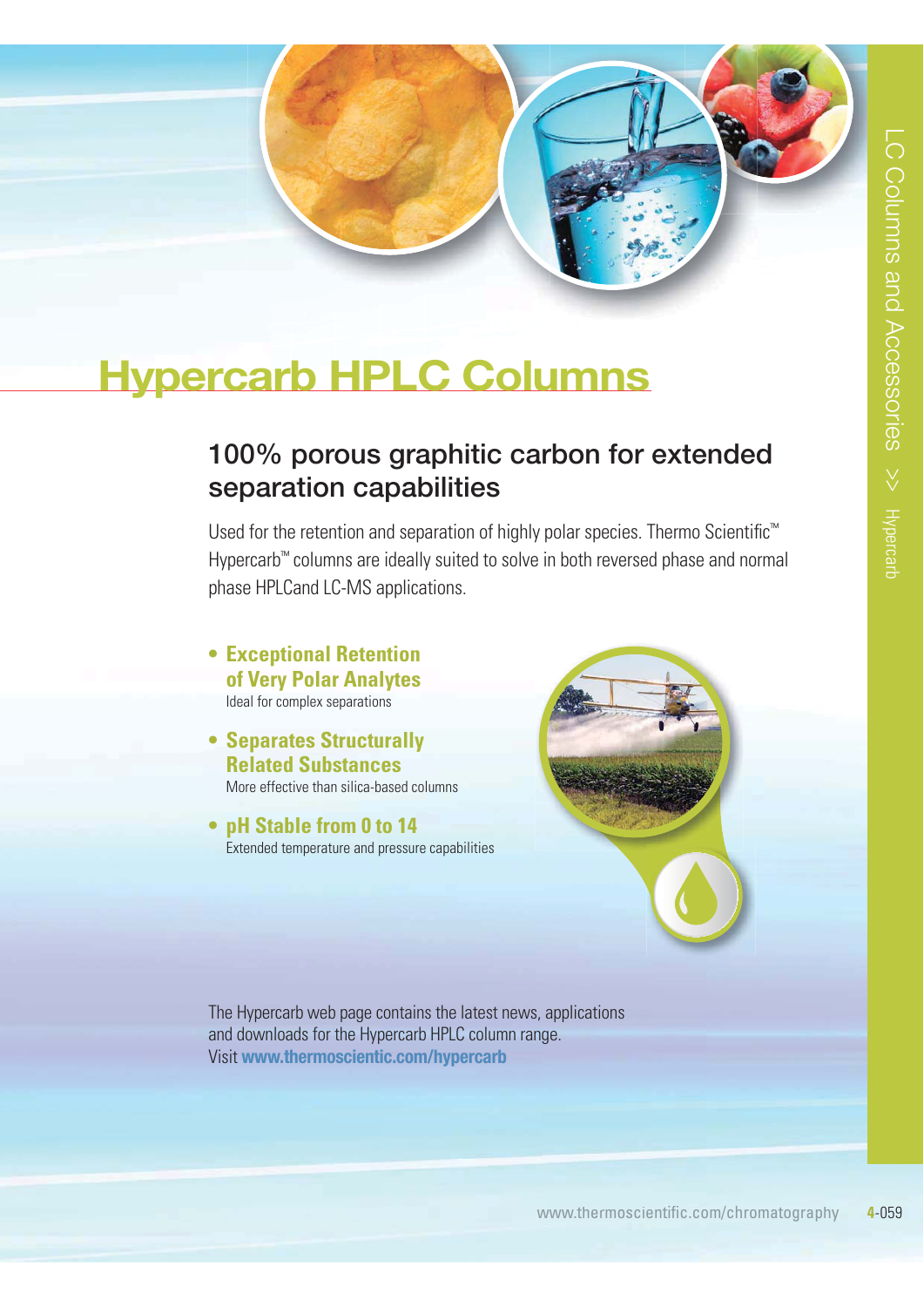### **Increased Retention of Polar Analytes**

In typical reversed phase chromatography, the retention of an analyte is directly related to its hydrophobicity: the more hydrophobic the analyte, the longer its retention. Conversely, as the polarity of the analyte increases, analyte-solvent interactions begin to dominate and retention is reduced. This observation holds true for the majority of reversed phase systems. An exception to this rule is Hypercarb columns, for which retention may in some cases increase as the polarity of the analyte increases, illustrated to the right. This phenomenon is referred to as the "polar retention effect on graphite" (PREG). This property makes Hypercarb columns particularly useful for the separation of highly polar compounds (with logP as low as -4) that are normally difficult to retain and resolve on silica-based alkyl chain phases. The retention of very polar solutes on Hypercarb columns can be achieved without ion pair reagents or complex mobile phase conditions, as illustrated in the chromatogram below.



Retention on Hypercarb columns increases as polarity of the analyte increases, which is the opposite of typical reversed phase materials such as PS-DVB

#### **Extended pH Range**

One of the other key benefits of Hypercarb columns is the extreme stability of the phase to chemical or physical attack. Due to the unique characteristics of the media, it can withstand chemical attack across the entire pH range of 0 to 14, allowing applications to be run at pH levels that are incompatible

with typical silica-based columns. Hypercarb columns offer more choice in buffer selection while handling both high temperature and high pressure.



#### **Hypercarb, 5µm, 100 x 0.32mm**

| Mobile Phase A: | $H20 + 0.1%$ formic acid |
|-----------------|--------------------------|
| Mobile Phase B: | $ACN + 0.1%$ formic acid |
| Gradient:       | 0 to 25% B in 15 minutes |
| Temperature:    | $25^{\circ}$ C           |
| Flow Rate:      | 8µL/min                  |
| Detection:      | UV. 254nm                |
| Analytes:       | 1. Cytosine              |
|                 | 2. Uracil                |
|                 | 3. Guanine               |
|                 | 4. Adenine               |
|                 | 5. Xanthine              |
|                 | 6. Thymine               |

Additional retention is achieved for polar compounds using a Hypercarb column compared to a polar endcapped C18. Note also the change in elution order.



Hypercarb column stability at pH 12: retention and selectivity do not change even after 93 days of storage in 0.1M NaOH/MeOH